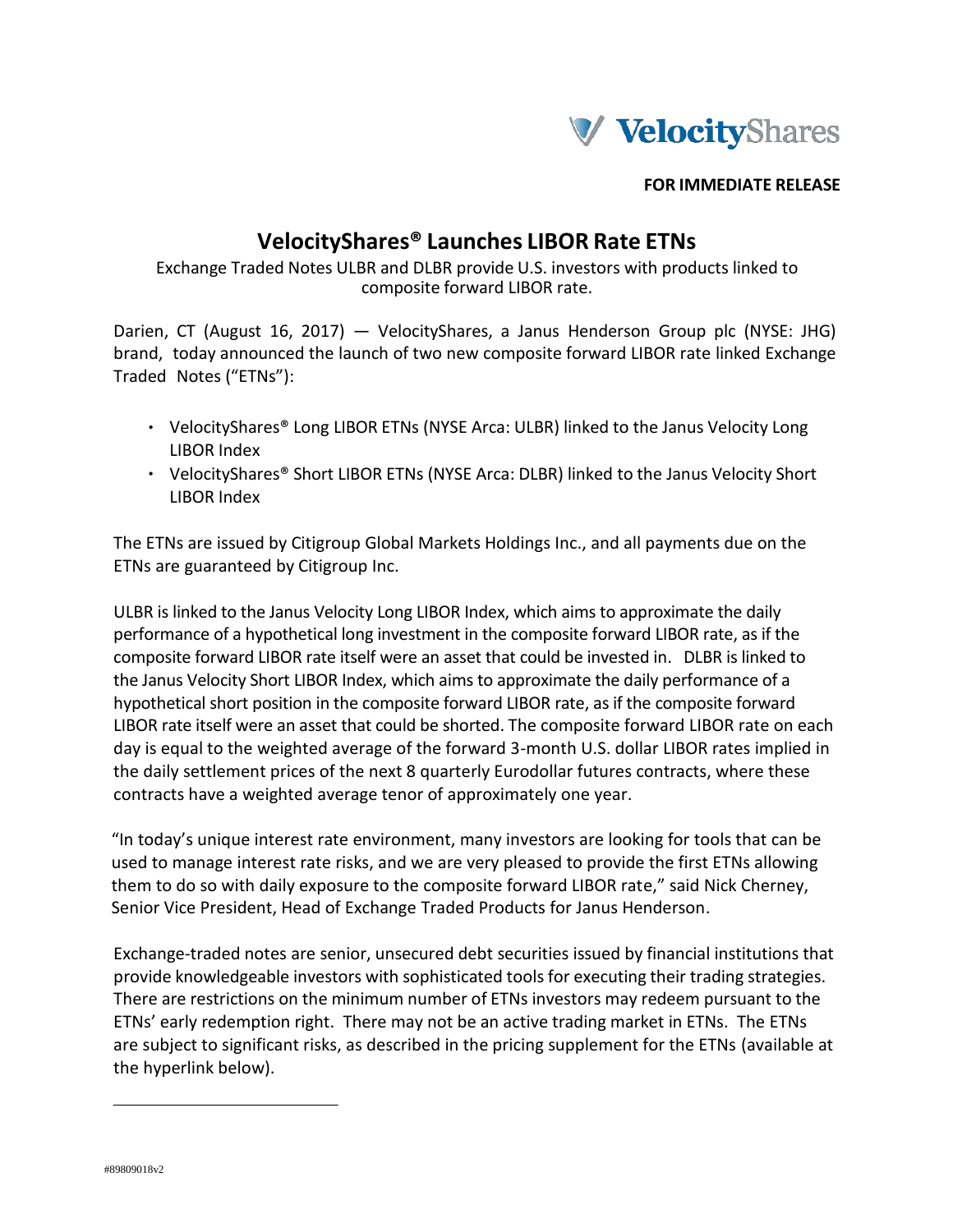## **About Janus Henderson**

Janus Henderson is a leading global active asset manager dedicated to helping investors achieve long-term financial goals through a broad range of investment solutions, including equities, quantitative equities, fixed income, multi-asset and alternative asset class strategies.

As at 30 June 2017, Janus Henderson had approximately US\$345 billion in assets under management, more than 2,000 employees and offices in 27 cities worldwide. Headquartered in London, the company is listed on the New York Stock Exchange (NYSE) and the Australian Securities Exchange (ASX).

Through its VelocityShares brand, Janus Henderson designs exchange-traded, algorithmic products for institutional investors.

## **Media Contact:**

Taylor Smith, 303-336-5031 Taylor.Smith@janushenderson.com **Investor Relations Contact:** John Groneman, +44 (0) 20 7818 2106 John.Groneman@janushenderson.com

An investment in the ETNs involves significant risks. Please read the more detailed explanation of risks relating to an investment in the ETNs in "Risk Factors" in the applicable pricing supplement (available at the hyperlink below).

The ETNs are complex securities that require an understanding of futures contracts, interest rates and path dependence of investment results and are intended for sophisticated investors to use as part of an overall diversified portfolio, and should not be used as a buy and hold investment. The ETNs are intended to be short-term trading tools for sophisticated investors to manage short-term trading risks. They are designed to approximate their stated investment objectives on a daily basis, but their performance over longer periods of time can differ significantly from their stated daily objectives. The ETNs are riskier than securities that have longer-term investment objectives. Any decision to hold the ETNs for more than one day should be made with great care and only as the result of a series of daily (or more frequent) investment decisions to remain invested in the ETNs for the next one-day period. Accordingly, the ETNs should be purchased only by sophisticated investors who understand and can bear the potential risks and consequences associated with a short-term investment based on the composite forward LIBOR rate and that may be subject to the effects of carry and decay, may be highly volatile and may experience significant losses, up to the entire amount invested, in a short period of time. Investors should actively and frequently monitor their investments in the ETNs, even intra-day. It is possible that investors will suffer significant losses in the ETNs even if the performance of the composite forward LIBOR rate over the time an investor holds the ETNs is positive, in the case of ULBR, or negative, in the case of DLBR.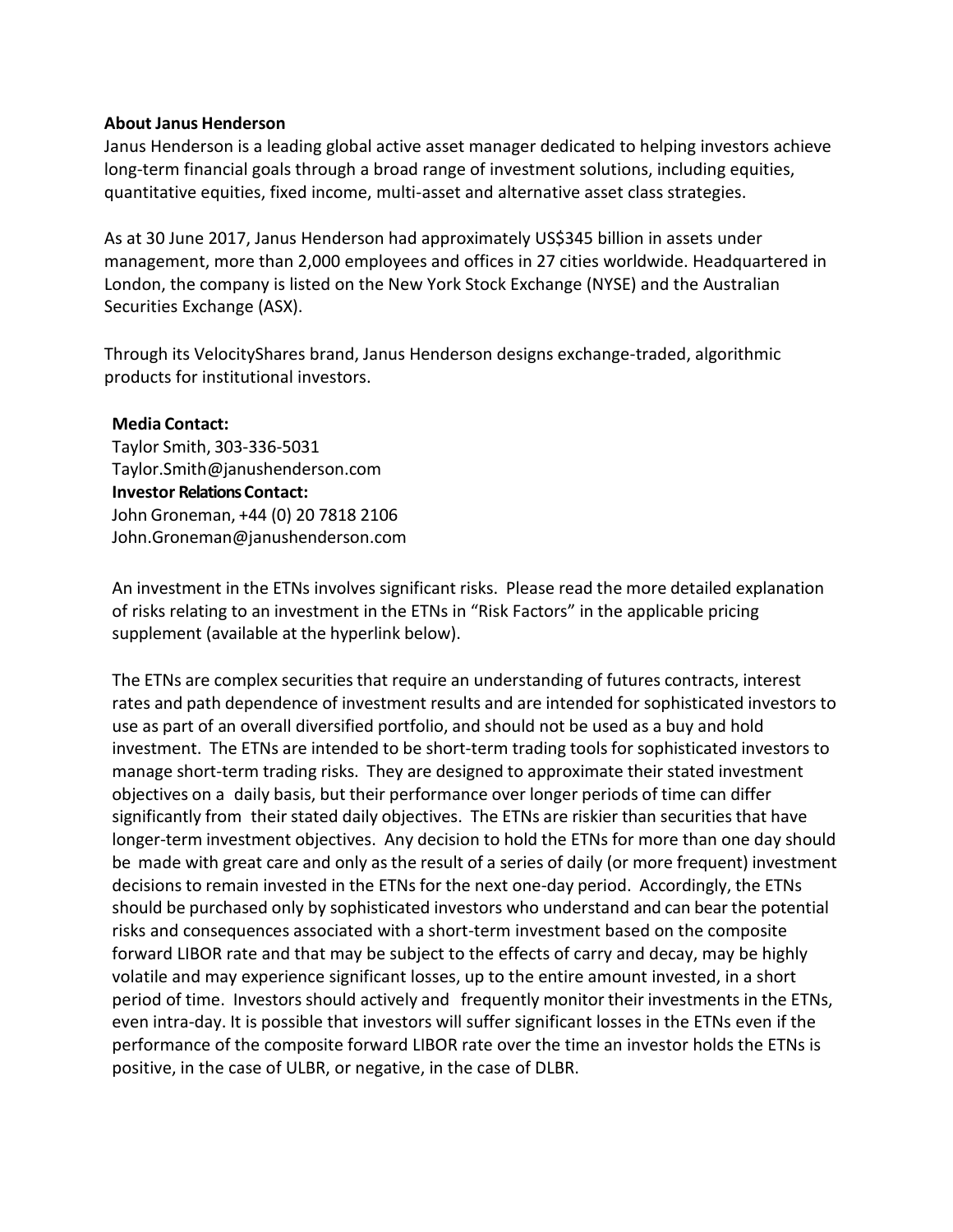*Each Janus Velocity LIBOR Index (each, an "Index") only aims to "approximate" its targeted participation in the daily percentage change in the composite forward LIBOR rate (or the inverse thereof, in the case of the Janus Velocity Short LIBOR Index). The daily performance of each Index will differ from its targeted participation in the daily percentage change (or the inverse thereof, in the case of the Janus Velocity Short LIBOR Index) in the composite forward LIBOR rate because of the effects of carry and a contract spread. In addition, over any period longer than one day, the Indices may experience a decay effect. The effects of carry, decay and the contract spread accumulate over time and can cause a significant deviation over time between the performance of the applicable Index and its targeted participation in the percentage change (or inverse thereof) in the composite forward LIBOR rate. As a result, the ETNs are intended only for short-term trading. Furthermore, the return on the ETNs will differ from the performance of the applicable Index because of certain costs included in the terms of the ETNs, including a Daily Investor Fee, Early Redemption Charge and creation fee. Such fees, charges and transaction costs may materially increase the costs of investing in the ETNs. Please see the pricing supplement for the ETNsfor additional information.*

Each Index is subject to a LIBOR floor that is designed to reduce the Index's targeted participation in the daily percentage change in the composite forward LIBOR rate at any time when the composite forward LIBOR rate is less than 1.00% (in the case of the Janus Velocity Long LIBOR Index) or 2.50% (in the case of the Janus Velocity Short LIBOR Index).

*The ETNs are subject to a Daily Investor Fee calculated at the rate of 1.50% per annum. The ETNs also include a redemption fee and creation fee. Please see the applicable pricing supplement for more details.*

The term of the ETNs is 15 years. The ETN issuer has the right to accelerate all outstanding ETNs at any time as described in the pricing supplement. In addition, the ETNs will be subject to automatic acceleration if their intraday indicative value falls below a specified percentage of the prior day's closing indicative value, as described in the pricing supplement. If the ETNs are automatically accelerated, investors are likely to suffer a significant loss.

The ETNs do not pay any interest and do not guarantee any payment at maturity or upon acceleration or early redemption. The ETNs are fully exposed to a decline in the level of the applicable Index and investors may lose all or a significant portion of their investment in the ETNs.

The ETNs are senior unsecured debt obligations of the issuer, Citigroup Global Markets Holdings Inc., and are guaranteed by Citigroup Inc. The ETNs are not, either directly or indirectly, an obligation of or guaranteed by any other party. Any payment to be made on the ETNs, including any payment at maturity, or upon acceleration or early redemption, depends on the ability of Citigroup Global Markets Holdings Inc. to satisfy its obligations as they come due, and upon the ability of Citigroup Inc. to satisfy any obligations under its guarantee. As a result, the actual and perceived creditworthiness of Citigroup Global Markets Holdings Inc.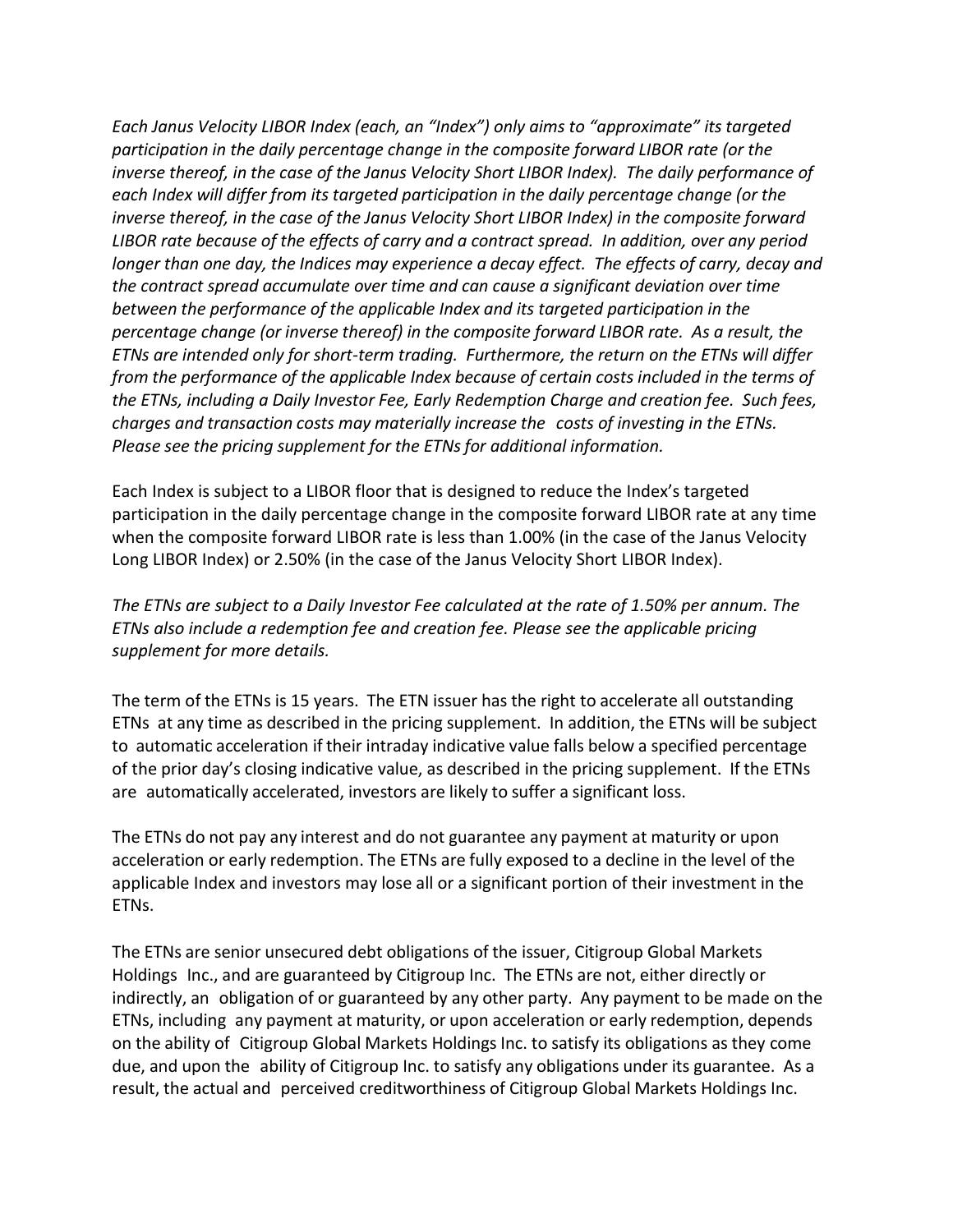and Citigroup Inc. will affect the market value, if any, of the ETNs prior to maturity, acceleration or early redemption. In addition, in the event Citigroup Global Markets Holdings Inc. and Citigroup Inc. were to default on their obligations, an investor may not receive any amounts owed under the terms of the ETNs.

There may not be an active trading market in the ETNs; sales in the secondary market may result in significant losses. The issuer is not obligated to maintain the listing of the ETNs on any exchange and may delist the ETNs from any exchange for any reason at any time. Any such delisting may adversely affect the liquidity and trading price of the ETNs.

The issuer is not obligated to issue any particular amount of the ETNs and may suspend further issuances at any time. If the issuer suspends further issuances of the ETNs, it is possible that the ETNs could begin to trade at a premium to the indicative value. Any premium that develops may be reduced or eliminated at any time, including as a result of an announcement that the issuer will restart issuances or an announcement that the issuer will exercise its right to accelerate the ETNs for an amount based on the indicative value. Paying a premium purchase price over the indicative value of the ETNs could lead to significant losses in the event the investor sells the ETNs at a time when such premium is no longer present in the marketplace or the ETNs are accelerated at the issuer's option.

Investors should exercise caution in trading the ETNs between 3:00 p.m. and 4:00 p.m., New York City time. During this time period, due to delays in the publication of the closing level of the applicable Index (which is based on Eurodollar futures trading as of 3:00 p.m. but is not published until after 4:00 p.m.), there is expected to be uncertainty about the intrinsic value of the ETNs. The published intraday indicative value will not be based on fully up-to-date information (which will not be available) during this time period, and trading prices during this time period are likely to diverge from the published intraday indicative value. For more information, please refer to the pricing supplement for the ETNs.

The 3-month U.S. dollar LIBOR rate is a measure of the rate at which banks can obtain unsecured funding in U.S. dollars in the London interbank market at a given time for a term of 3 months. The 3-month U.S. dollar LIBOR rate is published by ICE Benchmark Administration and is the end product of a calculation based upon submissions from selected LIBOR contributor banks. This rate is widely used as a benchmark across a broad array of products, contracts, swaps, mortgages, and other financial instruments.

Janus Henderson Distributors provides certain services relating to the placement and marketing of the ETNs. Janus Henderson and Citigroup are not affiliated.

Citigroup Global Markets Holdings Inc. and Citigroup Inc. have filed a registration statement (including a pricing supplement, prospectus supplement and prospectus) with the Securities and Exchange Commission ("SEC") for the ETNs. Before you invest, you should read the pricing supplement dated August 15, 2017, the accompanying prospectus supplement and prospectus and the documentsincorporated by reference into the registration statement to